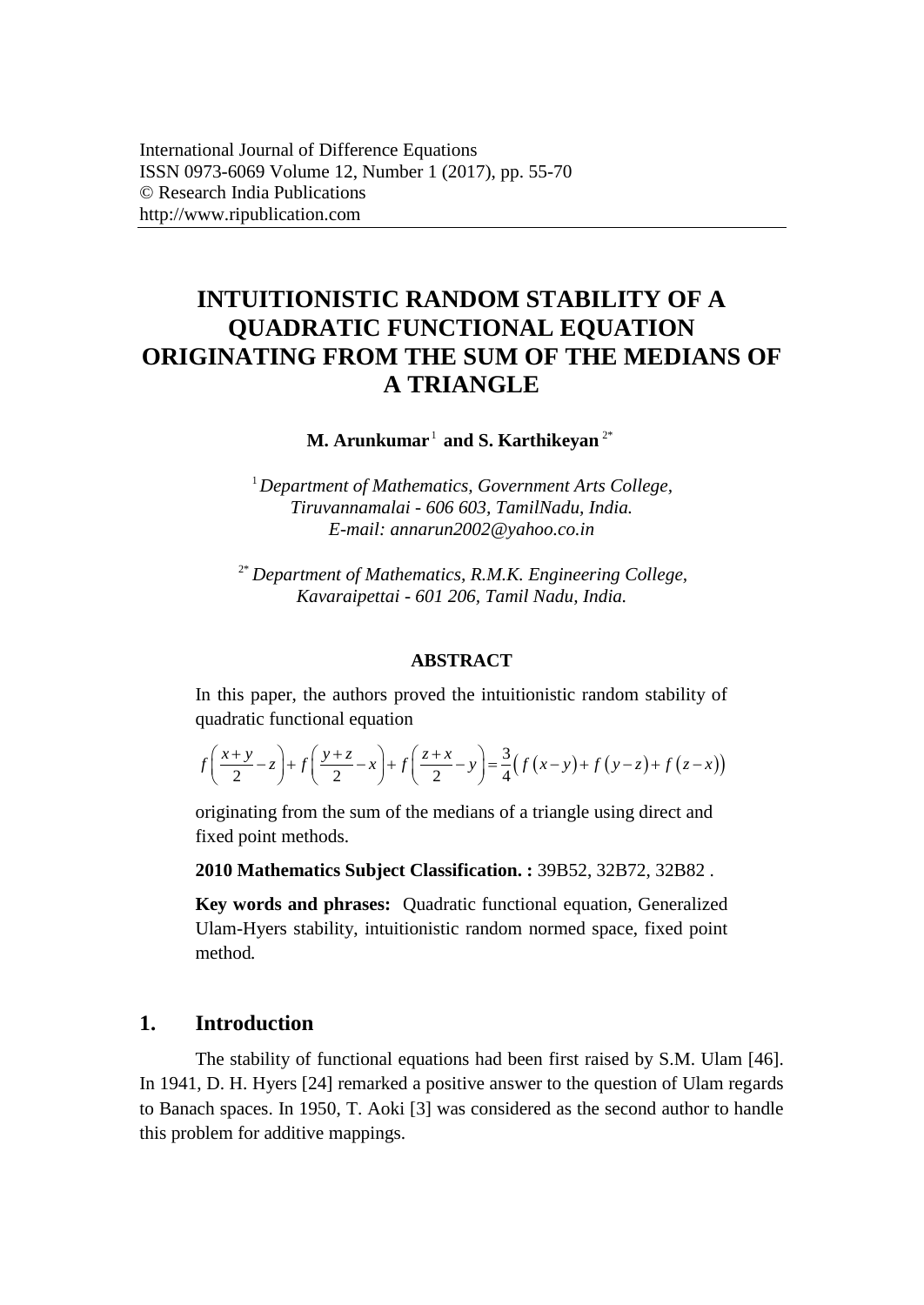Eventually Th.M. Rassias [39] succeeded in extending the result of Hyers' Theorem by weakening the condition for the Cauchy difference controlled by  $||x||^p + ||y||^p$ ;  $p \in [0,1)$  to be unbounded. While considering the influence of Ulam, Hyers and Rassias on the development of stability problems of functional equations, the stability phenomenon that was proved by Th.M. Rassias is called Hyers-Ulam-Rassias stability one can refer [2, 19, 25].

In 1982, J.M. Rassias [35] followed the innovative approach of the Th.M. Rassias theorem [39] in which he replaced the factor  $||x||^p + ||y||^p$  by  $||x||^p||y||^q$  for  $p, q \in P$  with  $p + q \neq 1$ . The comprehensive state of above results were obtained by P. Gavruta [21] in 1994 by replacing the unbounded Cauchy difference by a general control function  $\phi(x, y)$  in the spirit of Rassias approach.

In 2008, a special case of Gavruta's theorem for the unbounded Cauchy difference was procured by Ravi et al., [40] in view of the summation of both the sum and the product of two  $p$  – norms in the sprit of Rassias approach.

In 2003, V. Radu [11] proposed a new method, successively developed in [12, 13, 14], to obtaining the existence of the exact solutions and the error estimations, based on the fixed point alternative.

The theory of random normed spaces (RN-spaces) is important as a generalization of the deterministic result of linear normed spaces and also in the study of random operator equations. The RN-spaces may also provide us with the appropriate tools to study the geometry of nuclear physics and have important application in quantum particle physics. Recently, J.M. Rassias et al. [36] investigated the intuitionistic random stability of the quartic functional equation and C. Park et al. [33] presented the Hyers-Ulam stability of the additive-quadratic functional equation in intuitionistic random normed space.

Very recently, John M. Rassias, M. Arunkumar and S. Karthikeyan [38] investigated the intuitionistic random stability of a quadratic reciprocal functional equation

Investigated the intuitionistic random stability of a quadratic reciprocal functional equation

\n
$$
f(x+2y) + f(2x+y) = \frac{f(x)f(y)[5f(x)+5f(y)+8\sqrt{f(x)f(y)}]}{[2f(x)+2f(y)+5\sqrt{f(x)f(y)}]^2}
$$
\n(1.1)

using direct and fixed point methods.

In 2015, John M. Rassias, M. Arunkumar and S. Karthikeyan [37] proved the solution in vector space and the generalized Ulam-Hyers stability of the ternary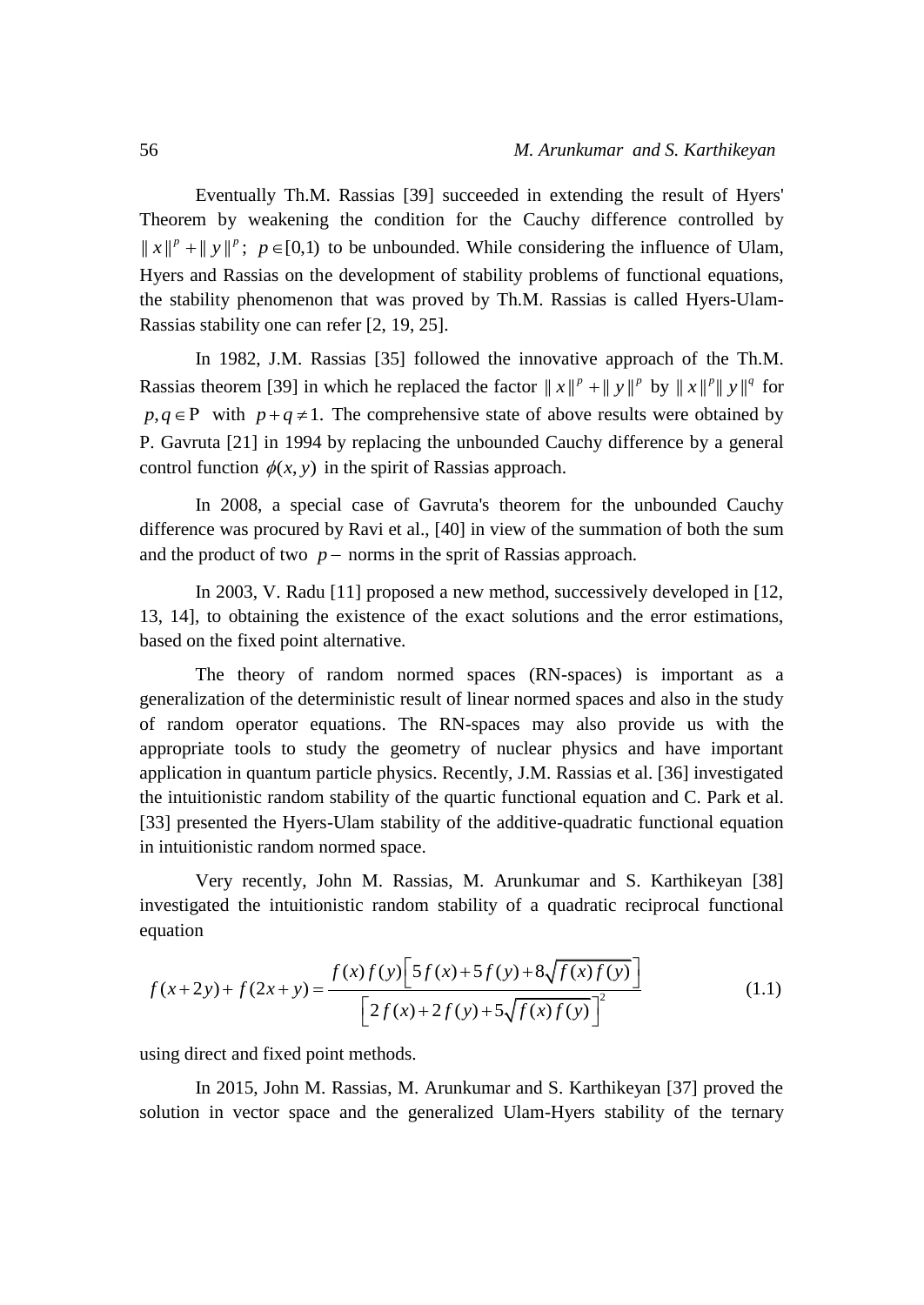quadratic homomorphisms and ternary quadratic derivations between fuzzy ternary Banach algebras associated to the quadratic functional equation  
\n
$$
f\left(\frac{x+y}{2}-z\right)+f\left(\frac{y+z}{2}-x\right)+f\left(\frac{z+x}{2}-y\right)=\frac{3}{4}\left(f(x-y)+f(y-z)+f(z-x)\right) \qquad (1.2)
$$

originating from the sum of the medians of a triangle by using direct and fixed point methods.

An application of this functional equation is also studied.

In this paper, we prove the intuitionistic random stability of a quadratic functional equation (1.2) originating from the sum of the medians of a triangle using direct and fixed point methods.

# **2 Preliminaries of Intuitionistic Random Normed Spaces**

In this section, using the idea of intuitionistic random normed spaces introduced by Chang et al. [16], we define the notion of intuitionistic random normed spaces as in [15, 22, 29, 31, 42, 43, 44].

# **Definition 2.1**

A measure distribution function is a function  $\mu: \Box \rightarrow [0,1]$  which is left continuous, non-decreasing on  $\Box$ ,  $\inf_{t \in \Box} \mu(t) = 1$  and  $\sup_{t \in \Box} \mu(t) = 1$ .

We will denote by  $D$  the family of all measure distribution functions and by  $H$  a special element of *D* defined by

$$
H(t) = \begin{cases} 0, & \text{if } t \le 0, \\ 1, & \text{if } t > 0. \end{cases}
$$
 (2.1)

If X is a nonempty set, then  $\mu: X \to D$  is called a probabilistic measure on *X* and  $\mu(x)$  is denoted by  $\mu_x$ .

## **Definition 2.2.**

A non-measure distribution function is a function  $v: \Box \rightarrow [0,1]$  which is right continuous, non-decreasing on  $\Box$ ,  $\inf_{t \in \Box} v(t) = 1$  and  $\sup_{t \in \Box} v(t) = 1$ .

We will denote by  $B$  the family of all non-measure distribution functions and by *G* a special element of *B* defined by

$$
G(t) = \begin{cases} 1, & \text{if } t \le 0, \\ 0, & \text{if } t > 0. \end{cases}
$$
 (2.2)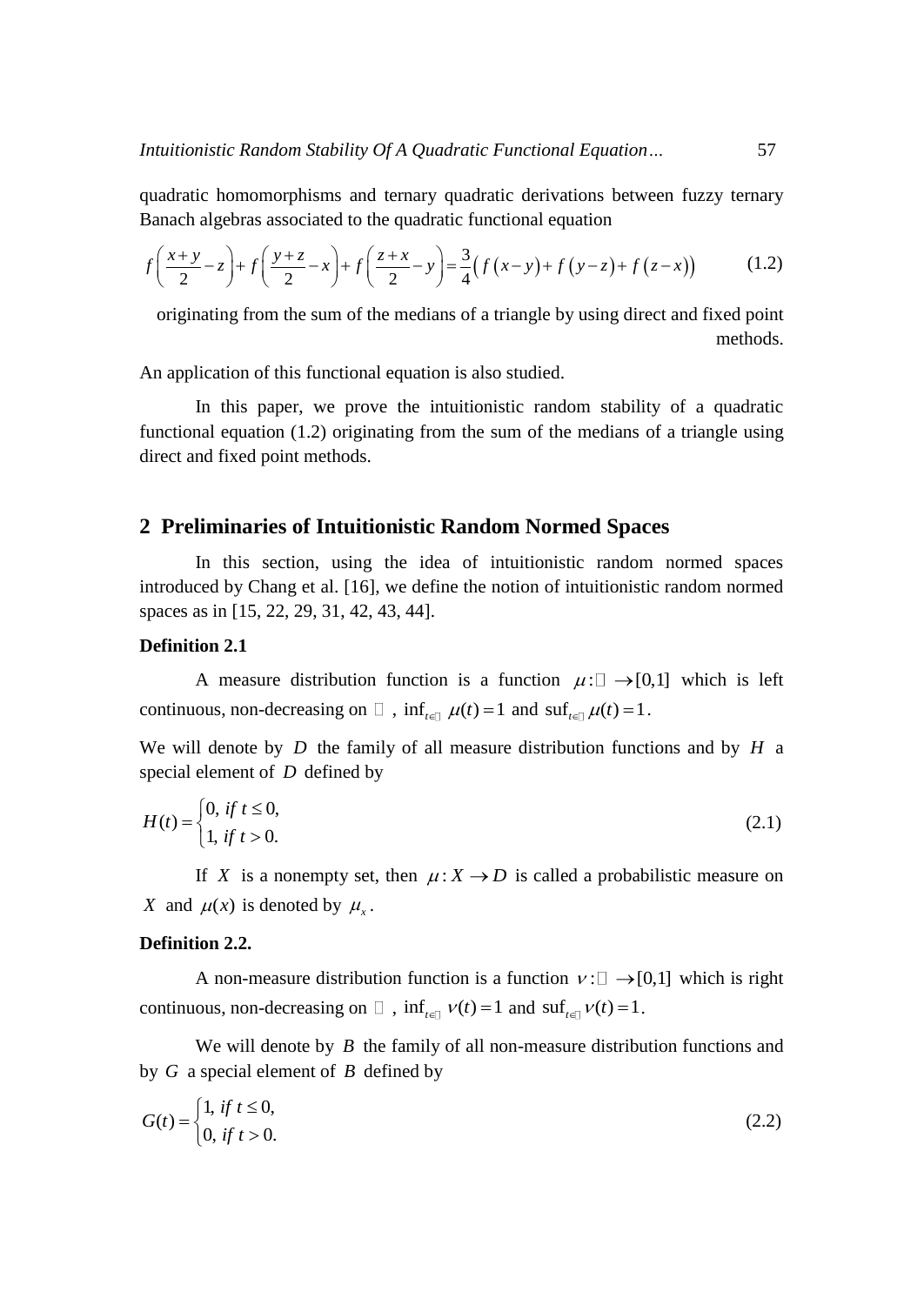If X is a nonempty set, then  $v: X \to D$  is called a probabilistic non-measure on *X* and  $v(x)$  is denoted by  $v_x$ .

#### **Lemma 2.3. [8, 20]**

Consider the set  $L^*$  and the order relation  $\leq_{L^*}$  defined by:

Consider the set 
$$
L^*
$$
 and the order relation  $\leq_{L^*}$  defined by:\n\n
$$
L^* \left\{ (x_1, x_2) : (x_1, x_2) \in [0, 1]^2 \text{ and } x_1 + x_2 \le 1 \right\},
$$
\n
$$
(x_1, x_2) \leq_{L^*} (y_1, y_2) \Leftrightarrow x_1 \leq y_1, x_2 \geq y_2, \forall (x_1, x_2), (y_1, y_2) \in L^*.
$$

Then  $(L^*, \leq_{L^*})$  is a complete lattice.

#### **Definition 2.4. [8]**

An intuitionistic fuzzy set  $A_{\xi,n}$  in a universal set U is an object An intuitionistic fuzzy set  $A_{\xi,n}$  in a universal set *U* is an object<br>  $A_{\xi,n} = \{ (\xi_A(u), \eta_A(u)) | u \in U \}$  for all  $u \in U, \xi_A(u) \in [0,1]$  and  $\eta_A(u) \in [0,1]$  are called the *membership degree* and the *non-membership degree*, respectively, of u in  $A_{\xi,n}$  and, furthermore, they satisfy  $\xi_A(u) + \eta_A(u) \leq 1$ .

We denote its units by  $0_{L^*} = (0,1)$  and  $1_{L^*} = (0,1)$ . Classically, a *triangular norm*  $*=T$  on [0,1] is defined as an increasing, commutative, associative mapping  $T:[0,1]^2 \rightarrow [0,1]$  satisfying  $T(1,x) = 1 * x = x$  for all  $x \in [0,1]$ . A *triangular co-norm*  $S = \Diamond$  is defined as an increasing, commutative, associative mapping  $S: [0,1]^2 \to [0,1]$  satisfying  $S(0, x) = 0 \, \& x = x$  for all  $x \in [0,1]$ .

Using the lattice  $(L^*, \leq_{L^*})$ , these definitions can be straightforwardly extended.

#### **Definition 2.5. [8]**

A triangular norm (*t* −norm) on  $L^*$  is a mapping  $T: (L^*)^2 \to L^*$  satisfying the following conditions: A triangular norm (*t*-norm) on  $L^*$  is a make following conditions:<br>
(*i*)  $(\forall \in L^*)(T(x, 1_{L^*}) = x)$  (boundary conditions); the following conditions:<br>
(*i*)  $(\forall \in L^*) (T(x, 1_{L^*}) = x)$  (boundary conditions);<br>
(*ii*)  $(\forall (x, y) \in (L^*)^2)(T(x, y) = T(y, x))$  (commutativity);

(i) 
$$
(\forall \in L^*)(T(x, 1_{L^*}) = x)
$$
 (boundary conditions);

 $(\forall (x, y) \in (L^*)^2)(T(x, y) = T(y, x))$ 

- $(\forall (x, y, z) \in (L^*)^3)(T(x, T(y, z)) = T(T(x, y), z))$ (*i*)  $(\forall \in L^*) (T(x, 1_{L^*}) = x)$  (boundary conditions);<br>
(*ii*)  $(\forall (x, y) \in (L^*)^2) (T(x, y) = T(y, x))$  (commutativity);<br>
(*iii*)  $(\forall (x, y, z) \in (L^*)^3) (T(x, T(y, z)) = T(T(x, y), z))$  (associativity); *i*)  $(\forall \in L^*)(T(x, 1_{L^*}) = x)$  (boundary conditions);<br> *ii*)  $(\forall (x, y) \in (L^*)^2)(T(x, y) = T(y, x))$  (commutat<br> *iii*)  $(\forall (x, y, z) \in (L^*)^3)(T(x, T(y, z)) = T(T(x, y), z)$  $\forall \in L^*$   $(T(x, 1_{L^*}) = x)$  (boundary conditions);<br>  $\forall (x, y) \in (L^*)^2 (T(x, y) = T(y, x))$  (commutativ<br>  $\forall (x, y, z) \in (L^*)^3 (T(x, T(y, z)) = T(T(x, y), z))$
- $(\forall (x, x', y, y') \in (L^*)^4)(x \leq_{L^*} x' \text{ and } y \leq_{L^*} y' \Rightarrow T(x, y) \leq_{L^*} T(x', y'))$  $\forall (x, y) \in (L^*)^2 \Big( T(x, y) = T(y, x) \Big)$  (commutativity);<br>  $\forall (x, y, z) \in (L^*)^3 \Big( T(x, T(y, z)) = T(T(x, y), z) \Big)$  (associativity);<br>  $\forall (x, x', y, y') \in (L^*)^4 \Big) (x \leq_{L^*} x' \text{ and } y \leq_{L^*} y' \Rightarrow T(x, y) \leq_{L^*} T(x', y') \Big)$  (monotonically). (*ii*)  $(\forall (x, y) \in (L^*)^2)(T(x, y) = T(y, x))$  (commutativity);<br>
(*iii*)  $(\forall (x, y, z) \in (L^*)^3)(T(x, T(y, z)) = T(T(x, y), z))$  (associativity);<br>
(*iv*)  $(\forall (x, x', y, y') \in (L^*)^4)(x \leq_{L^*} x'$  and  $y \leq_{L^*} y' \Rightarrow T(x, y) \leq_{L^*} T(x', y')$  (monotonical *ii*)  $(\forall (x, y) \in (L^*)^{\circ}) (T(x, y) = T(y, x))$  (commutativity);<br> *iii*)  $(\forall (x, y, z) \in (L^*)^3) (T(x, T(y, z)) = T(T(x, y), z))$  (associativity);<br> *iv*)  $(\forall (x, x', y, y') \in (L^*)^4) (x \leq_{L^*} x' \text{ and } y \leq_{L^*} y' \Rightarrow T(x, y) \leq_{L^*} T(x', y))$

If  $(L^*, \leq_{L^*}, T)$  is an Abelian topological monoid with unit  $1_{L^*}$ , then  $L^*$  is said to be a *continuous t −norm*.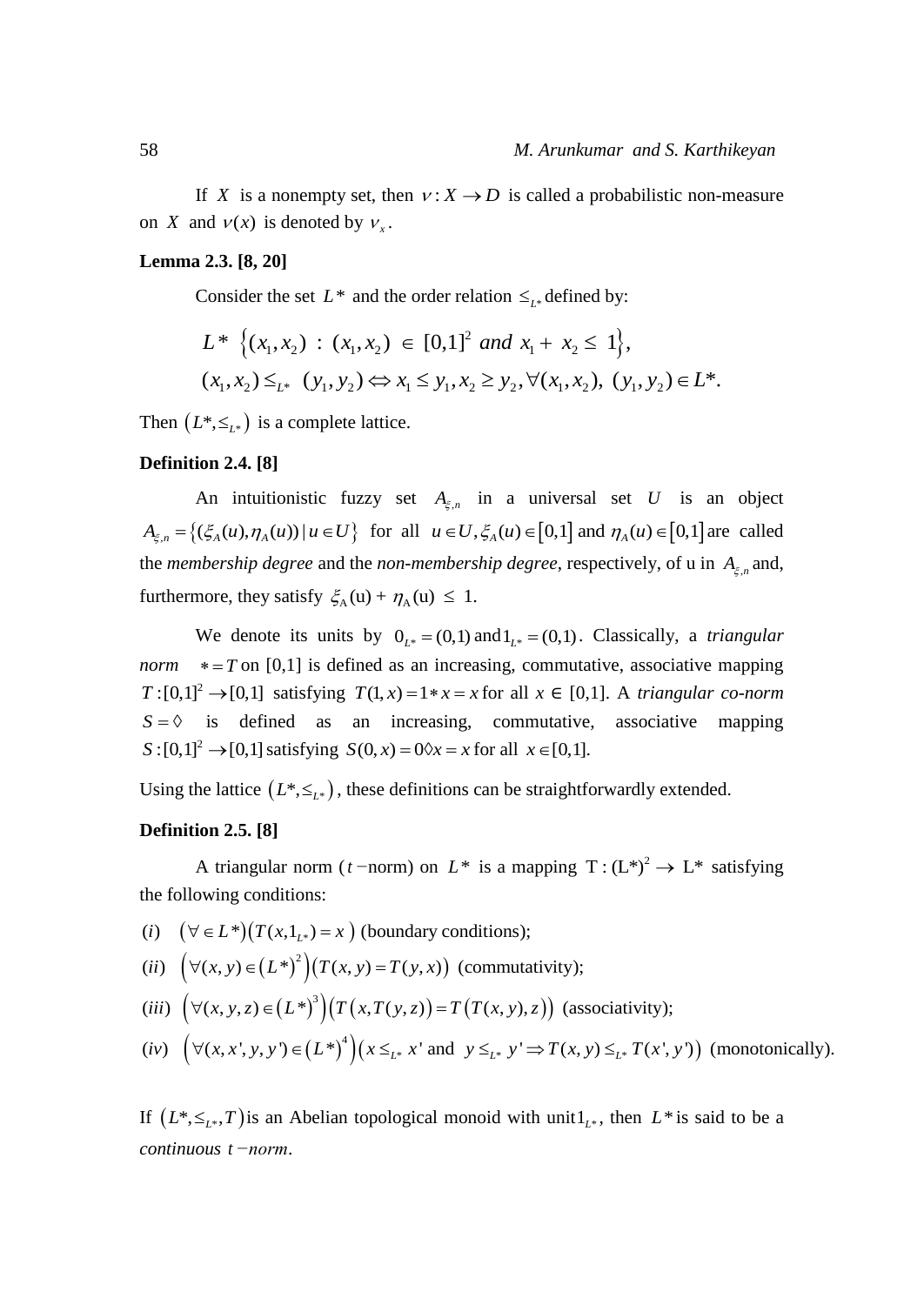#### **Definition 2.6. [8]**

A continuous *t* −norms *T* on *L*\* is said to be *continuous t −representable* if there exist a continuous  $t$  –norm  $*$  and a continuous  $t$  –conorm  $\Diamond$  on [0,1] such that, for all  $x = (x_1, x_2), y = (y_1, y_2) \in L^*$ ,  $T(x, y) = (x_1 * y_1, x_2 \Diamond y_2).$ 

$$
x = (x_1, x_2), y = (y_1, y_2) \in L^*
$$
,  $T(x, y) = (x_1 * y_1, x_2 \Diamond y_2)$ .

For example,

For example,  
\n
$$
T(a,b) = (a_1, b_1, \min\{a_2 + b_2, 1\})
$$
\nand 
$$
M(a,b) = (\min\{a_1 + b_1\}, \max\{a_2 + b_2\})
$$

for all  $a = (a_1, a_2)$ ,  $b = (b_1, b_2) \in L^*$  are continuous *t*—representable.

Now, we define a sequence  $T^n$  recursively by  $T^1 = T$  and

w, we define a sequence 
$$
T^n
$$
 recursively by  $T^1 = T$  and  
\n
$$
T^n(x^{(1)},...,x^{(n+1)}) = T(T^{(n-1)}(x^{(1)},...,x^{(n)}),x^{(n+1)}), \forall n \ge 2, x^{(i)} \in L^*.
$$

## **Definition 2.7. [45]**

A *negator* on  $L^*$  is any decreasing mapping  $N: L^* \to L^*$  satisfying  $N: (0_{L^*})$  and  $N(1_{L^*}) = 0_{L^*}$ . If  $N(N(x)) = x$  for all  $x \in L^*$ , then N is called an *involutive negator*. A negator on [0,1] is a decreasing mapping *N* : [0,1]  $\rightarrow$  [0,1] satisfying  $P_{\mu,\nu}(0) = 1$  and  $P_{\mu,\nu}(1) = 0$ .  $N_s$ the standard negator on [0,1] defined by  $N_s(x) = 1 - x, \forall \in [0,1].$ 

#### **Definition 2.8. [45]**

Let  $\mu$  and  $\nu$  be measure and non- measure distributions functions from  $X \times (0, +\infty)$  to [0,1] such that  $\mu_x(t) + \nu_x(t) \le 1$  for all  $x \in X$  and all  $t > 0$ . The triple  $(X, P_{\mu,\nu}, T)$  is said to be an *intuitionistic* random *normed space* (briefly IRN-space) if *X* is a vector space, *T* is a continuous *t*—representable and  $P_{\mu,\nu}$  is a mapping  $X \times (0, +\infty) \to L^*$  satisfying the following conditions: for all  $x, y \in X$  and  $t, s > 0$ ,<br>(*IRN*1)  $P_{\mu,\nu}(x,0) = 0_{L^*};$ 

(IRM1) 
$$
P_{\mu,\nu}(x,0) = 0_{L^*};
$$

\n(IRM2)  $P_{\mu,\nu}(x,t) = 1_{L^*}$  if and only if  $x = 0;$ 

\n(IRM3)  $P_{\mu,\nu}(\alpha x,t) = P_{\mu,\nu}\left(x, \frac{t}{|\alpha|}\right)$  for all  $\alpha \neq 0;$ 

\n(IRM4)  $P_{\mu,\nu}(x+y,t+s) \geq_{L^*} \mathbb{T}\left(P_{\mu,\nu}(x,t), P_{\mu,\nu}(y,s)\right).$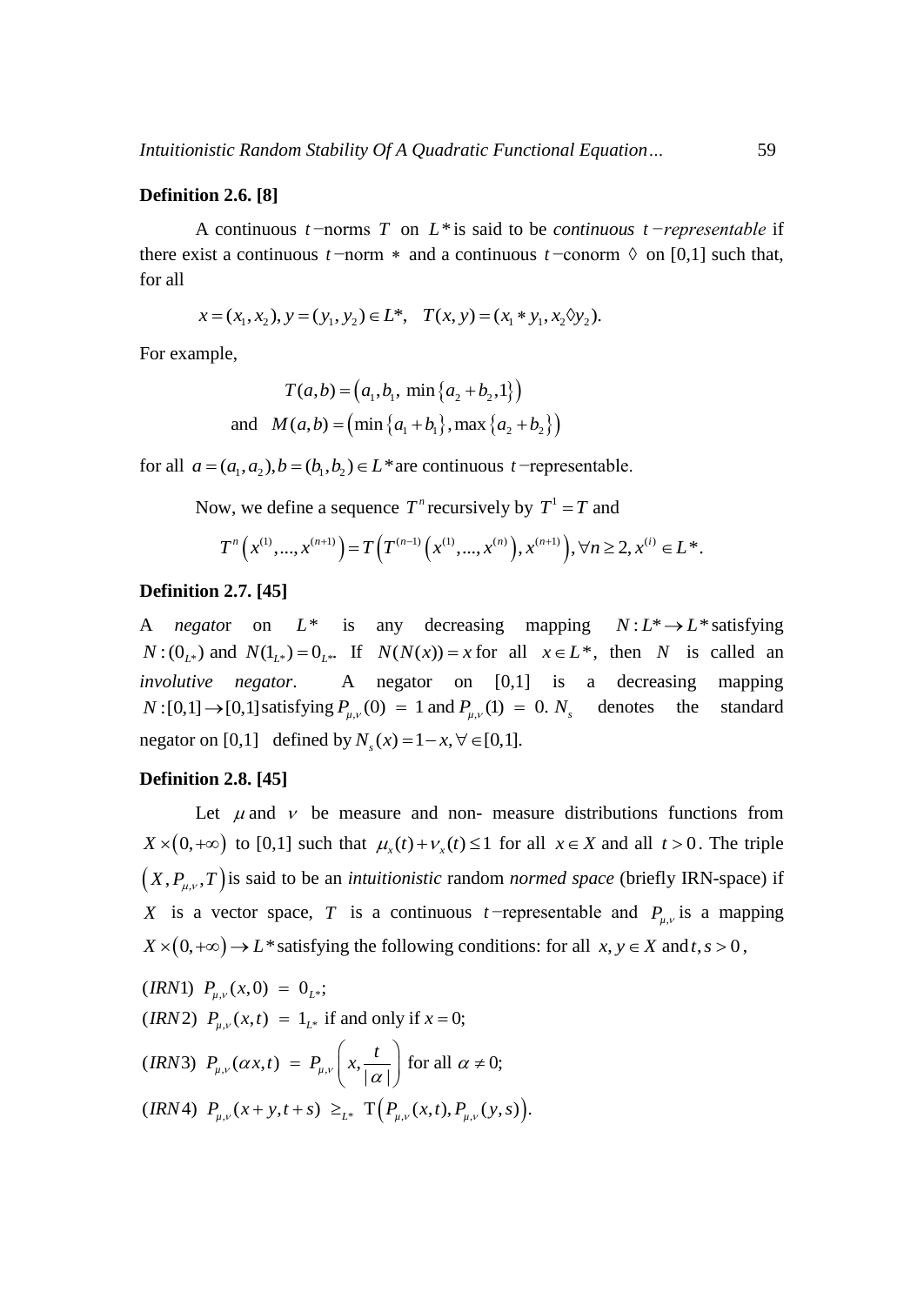In this case,  $P_{\mu,\nu}$ called an *intuitionistic random norm*. Here  $P_{\mu,\nu}(x,t) = (\mu_x(t), \nu_x(t))$ .,

# **Example 2.9. [45]**

Let  $(x, \| \cdot \|)$  be a normed space. Let  $T(a,b) = (a_1, b_1, \min(a_2 + b_2, 1))$  for all  $a = (a_1, a_2), b = (b_1, b_2) \in L^*$  and  $\mu, \nu$  be measure and non-measure distributions functions defined by

d by  
\n
$$
P_{\mu,\nu}(x,t) = (\mu_x(t), \nu_x(t)) = \left(\frac{t}{t + ||t||}, \frac{||x||}{t + ||x||}\right), \forall t \in R^+.
$$

Then  $(X, P_{\mu,\nu}, T)$  is an IRN-sapce.

## **Definition 2.10. [45]**

A sequence  $\{x_n\}$  in an IRN-space  $(X, P_{\mu,\nu}, T)$  is called a *Cauchy sequence* if, for any  $\varepsilon > 0$  and  $t > 0$ there exists  $n_0 \in N$  such for any  $\varepsilon > 0$  and  $t > 0$ , there exists  $n_0 \in N$ <br>that  $P_{\mu,\nu}(x_n - x_m, t) > L^*(N_s(\varepsilon), \varepsilon), \forall n, m \ge n_0$ , where  $N_s$  is the standard negator.

# **Definition 2.11. [45]**

The sequence  $\{x_n\}$  is said to be *convergent* to a point  $x \in X$ 

. The sequence  $\{x_n\}$  is said to be *convergent* to a point  $x \in X$ <br>(denoted by  $x_n \xrightarrow{P_{\mu\nu}} x$ ) if  $P_{\mu\nu}(x_n - x, t) \rightarrow 1_{L^*}$  as  $n \rightarrow \infty$  for every  $t > 0$ .

#### **Definition 2.12. [45]**

An IFN-space  $(X, P_{\mu,\nu}, T)$  is said to be *complete* if every Cauchy sequence in X is convergent to a point  $x \in X$ .

Now, we use the following notation for a given mapping  $f: X \to Y$ 

$$
\Delta(x, y, z) = f\left(\frac{x+y}{2} - z\right) + f\left(\frac{y+z}{2} - x\right) + f\left(\frac{z+x}{2} - y\right)
$$

$$
-\frac{3}{4}\left(f\left(x-y\right) + f\left(y-z\right) + f\left(z-x\right)\right)
$$

for all  $x, y, z \in X$ .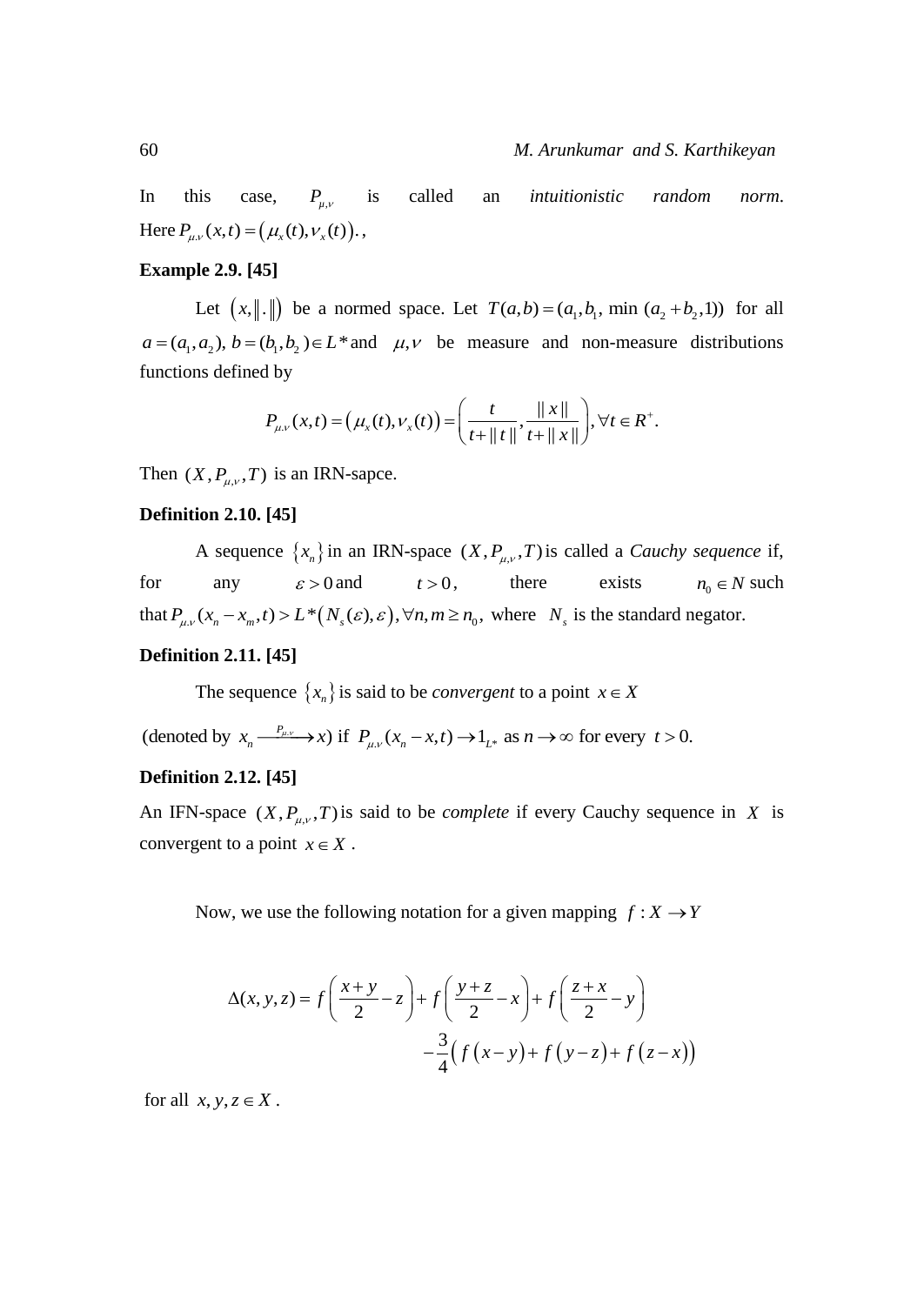#### **3. STABILITY RESULTS: DIRECT METHOD**

In this section, the authors present the generalized Ulam-Hyers stability of the functional equation (1.2) in IRN- space using direct method.

Hereafter throughout this paper, let us consider *X* be a linear space and  $(Y, P_{\mu,\nu}, M)$  be a complete intuitionistic random normed space.

**Theorem 3.1.** Let  $f: X \to Y$  be a mapping with  $f(0) = 0$  for which there are  $\xi, \zeta: X^3 \to D^*, \xi(x, y, z)$  is denoted by  $\xi_{x, y, z}$  and  $\zeta(x, y, z)$  is denoted by  $\zeta_{x, y, z}$ , furthur,  $(\xi_{x,y,z}(t), \zeta_{x,y,z}(t))$  is denoted by  $P'_{\xi,\zeta}(x, y, z, t)$  with the property

$$
P_{\mu,\nu}\left(\Delta(x,y,z),t\right) \geq_{\underline{t}} P'_{\xi,\zeta}\left(x,y,z,t\right) \tag{3.1}
$$

for all  $x, y, z \in X$  and all  $t > 0$ . If

$$
T_{i=1}^{\infty} P_{\xi,\zeta}^{\prime} \left( 2^{i+n} x, 2^{i+n} x, -2^{i+n} x, 2^{2(i+n)} t \right) = 1_{L^{*}} \tag{3.2}
$$

and  $\lim_{n\to\infty} P'_{\xi,\zeta} \left( 2^n x, 2^n x, -2^n x, 2^{2n} t \right) = 1$ <sub>*i*</sub></sub> (3.3)

for all  $x \in X$  and all  $t > 0$  then there exists a unique quadratic mapping  $Q: X \to Y$ satisfies the inequality

satisfies the inequality  

$$
P_{\mu,\nu}\left(f(x) - Q(x),t\right) \geq_{t^*} P'_{\xi,\zeta}\left(2^i x, 2^i x, -2^i x, 2^{i+1}t\right)
$$
(3.4)

for all  $x \in X$  and all  $t > 0$ .

*Proof.* Replacing  $(x, y, z)$  by  $(x, x, -x)$  in (3.1), we get

$$
P_{\mu,\nu}\left(\frac{f(2x)}{2^2} - f(x),\frac{t}{2^2}\right) \geq_{\mathcal{L}} P'_{\xi,\zeta}\left(x,x,-x,t\right) \tag{3.5}
$$

for all  $x \in X$  and all  $t > 0$ . Replacing  $x$  by  $2^n x$  and using (*IRN*3) in the above equation, we have

equation, we have  
\n
$$
P_{\mu,\nu}\left(\frac{f(2^{n+1}x)}{2^{2(n+1)}} - \frac{f(2^n x)}{2^{2n}}, \frac{t}{2^{2(n+1)}}\right) \geq_{\mathcal{L}} P'_{\xi,\zeta}\left(2^n x, 2^n x, -2^n x, t\right)
$$
\n(3.6)

for all 
$$
x \in X
$$
 and all  $r > 0$  which implies that  
\n
$$
P_{\mu,\nu}\left(\frac{f(2^{n+1}x)}{2^{2(n+1)}} - \frac{f(2^n x)}{2^{2n}}, \frac{t}{2^{n+1}}\right) \geq_{\mathcal{L}} P'_{\xi,\zeta}\left(2^n x, 2^n x, -2^n x, 2^{n+1}t\right)
$$
\n(3.7)

holds for all  $x \in X$  and all  $t > 0$ . As  $1 > \frac{1}{2} + \frac{1}{2^2} + \dots + \frac{1}{2^n}$ , by the triangular inequality it follows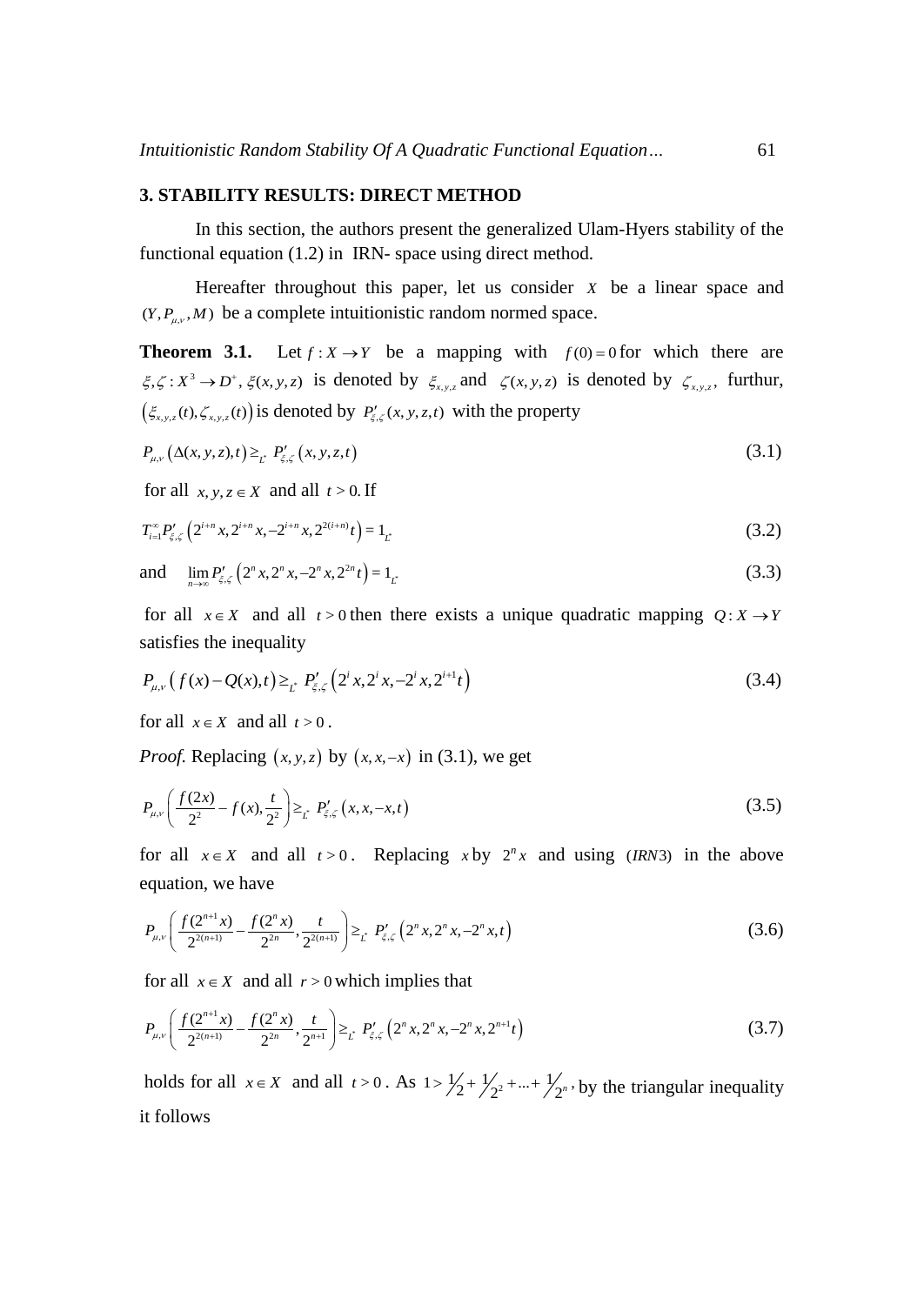## 62 *M. Arunkumar and S. Karthikeyan*

$$
P_{\mu,\nu}\left(\frac{f(2^n x)}{2^{2n}} - f(x),t\right) = T_{i=0}^{n-1} \left\{ P_{\mu,\nu}\left(\frac{f(2^{i+1} x)}{2^{2(i+1)}} - \frac{f(2^i x)}{2^{2i}}, \sum_{i=0}^{n-1} \frac{1}{2^{i+1}}t\right) \right\}
$$
  

$$
\geq_{\mathcal{L}} T_{i=0}^n \left\{ P'_{\xi,\zeta}\left(2^i x, 2^i x, -2^i x, 2^{i+1}t\right) \right\}
$$
(3.8)

for all 
$$
x \in X
$$
 and all  $t > 0$ . In order to prove the convergence of the sequence  
\n
$$
\left\{\frac{f(2^n x)}{2^{2n}}\right\}
$$
, replacing x by  $2^m x$  in (3.8), we obtain  
\n
$$
P_{n,m}\left(\frac{f(2^{m+n}x)}{2^{2m}} - \frac{f(2^m x)}{2^n}, t\right) \geq \frac{T^n}{2^n} \left\{P'_{n,m}\left\{P'_{n,m}\left(2^{i+m}x, 2^{i+m}x, 2^{i+2m+1}t\right)\right\}\right\}
$$

$$
\left\{\n\begin{array}{l}\n2^{2n} \\
2^{2m}\n\end{array}\n\right\}^T\n\left\{\n\begin{array}{l}\n2^{m}x \\
2^{2(m+n)}\n\end{array}\n\right\} =\n\sum_{\substack{t\\i}}\n\left\{\nT_{i=1}^n\left\{P_{\xi,\zeta}^{\prime}\left(2^{i+m}x,2^{i+m}x,-2^{i+m}x,2^{i+2m+1}t\right)\right\}\n\right\}
$$
\n(3.9)

for all  $x \in X$  and all  $t > 0$  and all  $m, n \ge 0$ . Since the right hand-side of the inequality tends

to  $1_{\mathcal{L}}$  as *m* tends to infinity, the sequence  $\frac{\sqrt{2}}{2}$  $(2^n x)$ 2 *n*  $\left\{\frac{f(2^n x)}{2^{2n}}\right\}$  is a Cauchy sequence. Therefore, we may define the mapping  $Q: X \rightarrow Y$  by

$$
P_{\mu,\nu}\left(Q(x) - \frac{f(2^n x)}{2^{2n}}, t\right) \to 1_{L^*} \quad \text{as} \quad n \to \infty, t > 0
$$

for all  $x \in X$ . Now, we prove that Q satisfies (1.2). Replacing  $(x, y, z)$  by  $(2^n x, 2^n y, 2^n z)$ in (3.1), we get

in (3.1), we get  
\n
$$
P_{\mu,\nu}\left(\frac{1}{2^{2n}}\Delta\left(2^n x,2^n y,2^n z\right),t\right) \geq_{\mathcal{L}} P'_{\xi,\zeta}\left(2^n x,2^n y,2^n z,2^{2n} t\right)
$$
\n(3.10)

for all  $x, y, z \in X$  and all  $t > 0$ . Letting  $n \to \infty$  in the above inequality and using the definition of  $Q(x)$ ,

we see that Q satisfies (1.2) for all  $x, y, z \in X$ . Finally, to prove the uniqueness of the quadratic function  $Q(x)$  subject to (3.4), let us assume that there exists another quadratic function  $R(x)$  which satisfies (3.4). Obviously, we have  $Q(2^n x) = 2^{2n} Q(x)$  and  $R(2^n x) = 2^{2n} R(x)$  for all  $x \in X$  and  $n \in \mathbb{Z}$ . Hence, it follows from (3.4) that (x) =  $2^{2n} R(x)$  for all  $x \in X$  and  $n \in (x) - R(x), t \geq t^2 P_{\mu\nu} (Q(2^n x) - R(2^n x), 2$ *P<sub>u,v</sub>*  $(Q^nx) = 2^{2n} R(x)$  for all  $x \in X$  and  $n \in \mathbb{Z}$ <br>*P<sub>u,v</sub>*  $(Q(x) - R(x), t) \geq t^2 P_{\mu, y} (Q(2^n x) - R(2^n x), 2^{2^n} t)$ 

$$
R(2^x x) = 2^{2x} R(x)
$$
 for all  $x \in X$  and  $n \in \mathbb{L}$ . Hence, it follows from (3.4) that  
\n
$$
P_{\mu,\nu}(Q(x) - R(x),t) \geq \int_{L^2} P_{\mu,\nu}(Q(2^n x) - R(2^n x), 2^{2n} t)
$$
\n
$$
\geq \int_{L^2} T\left\{ P_{\mu,\nu}\left(Q(2^n x) - f(2^n x), \frac{2^{2n}}{2}t\right), P_{\mu,\nu}\left(f(2^n x) - R(2^n x), \frac{2^{2n}}{2}t\right) \right\}
$$
\n
$$
\geq \int_{L^2} T\left(T_{i-1}^{\infty}\left(P'_{\xi,\zeta}\left(2^{i+n} x, 2^{i+n} x, -2^{i+n} x, 2^{i+2n+1}t\right)\right), T_{i-1}^{\infty}\left(P'_{\xi,\zeta}\left(2^{i+n} x, 2^{i+n} x, -2^{i+n} x, 2^{i+2n+1}t\right)\right)\right) \tag{3.11}
$$

for all  $x \in X$  and all  $t > 0$ . By letting  $n \to \infty$  in (3.11), we find that  $Q = R$ . This completes the proof.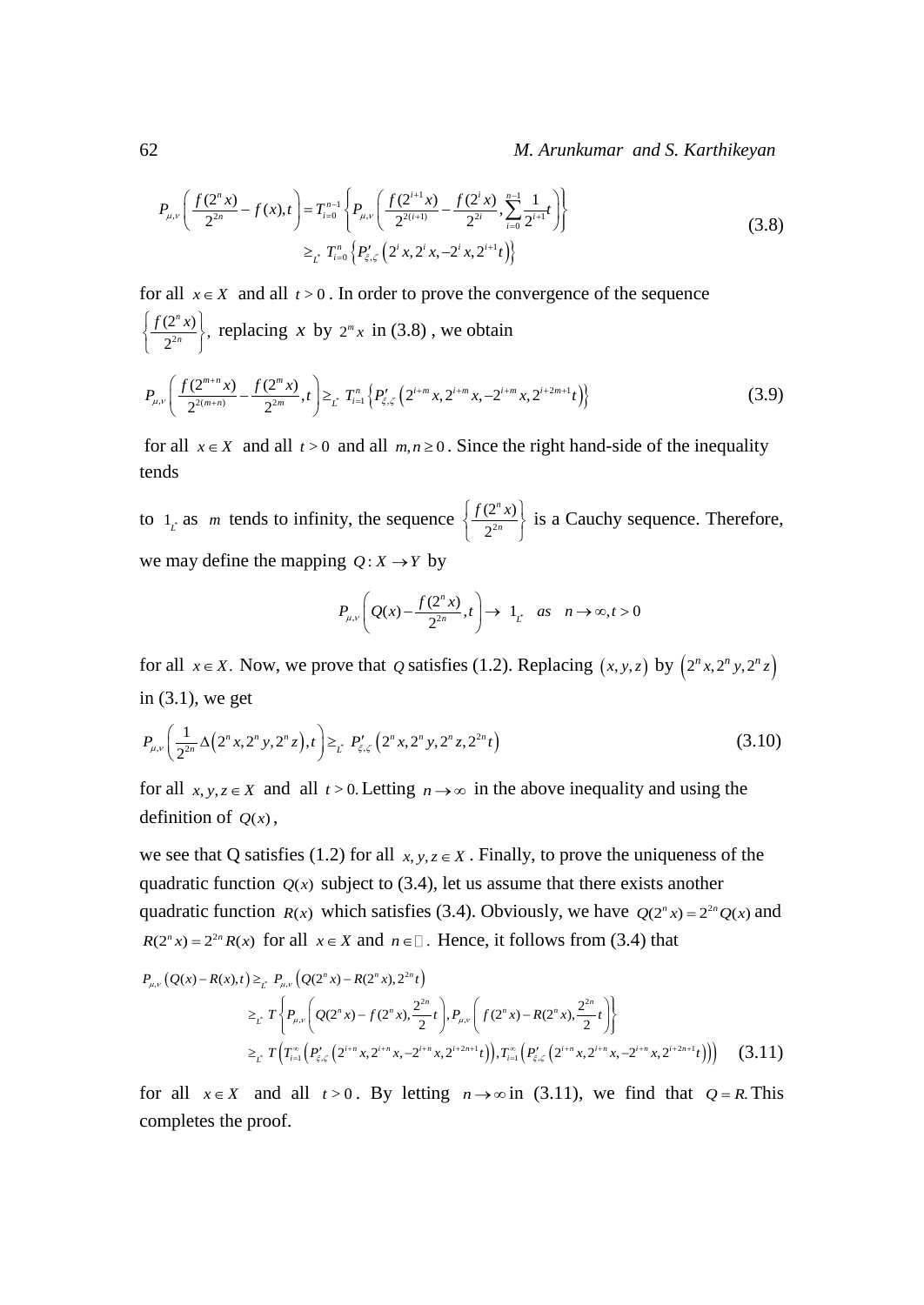From Theorem 3.1, we obtain the following corollary concerning the Hyers-Ulam-Rassias and JMRassias stabilities for the functional equation (1.2).

**Corollary 3.2** Suppose that a function 
$$
f: X \to Y
$$
 satisfies the inequality\n
$$
\begin{cases}\nP'_{\xi,\zeta}(\varepsilon,t), \\
P'_{\xi,\zeta}(\varepsilon)[|x|^s + ||y|^s + ||z|^s), t), \\
P_{\mu,\nu}(\Delta(x,y,z),t) \geq \sum_{\zeta} P'_{\xi,\zeta}(\varepsilon ||x|^s ||y|^s ||z|^s, t), \\
P'_{\xi,\zeta}(\varepsilon ||x|^s ||y|^s ||z|^s + (||x||^{3s} + ||y||^{3s} + ||z||^{3s})\}, t), \qquad s \neq \frac{2}{3}.\n\end{cases} (3.12)
$$

for all all  $x, y, z \in X$  and all  $t > 0$ , where  $\varepsilon$ , *s* are constants with  $\varepsilon > 0$ . Then there exists a unique quadratic mapping  $Q: X \rightarrow Y$  such that

$$
P_{\mu,\nu}(f(x)-Q(x),t) \geq \sum_{t} \left\{ P_{\xi,\zeta}^{\prime}\left(\frac{3\varepsilon}{|2^{2}-2^{s}|}||x||^{s},t\right), \right\}
$$
\n
$$
P_{\mu,\nu}(f(x)-Q(x),t) \geq \sum_{t} \left\{ P_{\xi,\zeta}^{\prime}\left(\frac{\varepsilon}{|2^{2}-2^{3s}|}||x||^{3s},t\right), \right\}
$$
\n
$$
P_{\xi,\zeta}^{\prime}\left(\frac{4\varepsilon}{|2^{2}-2^{3s}|}||x||^{3s},t\right) \right\}
$$
\n(3.13)

for all  $x \in X$  and all  $t > 0$ .

## **4. STABILITY RESULTS: FIXED POINT METHOD**

In this section, using the fixed point alternative approach, we prove the generalized Ulam - Hyers stability of the functional equation (1.2) in intuitionistic random normed spaces.

Now, we will recall the fundamental results in fixed point theory.

**Theorem 4.1** *(Banach Contraction Principle)* 

Let  $(\Omega, d)$  is a non-Archimedean generalized complete metric space and consider a *mapping*  $T : \Omega \to \Omega$  *which is strictly contractive mapping, that is* 

(A1).  $d(Tx, Ty) \le Ld(x, y)$ , for all  $x, y \in T$  for some (Lipschitz constant)  $L < 1$ . Then,

(i) The mapping T has one and only fixed point  $x^* = T(x^*)$ ;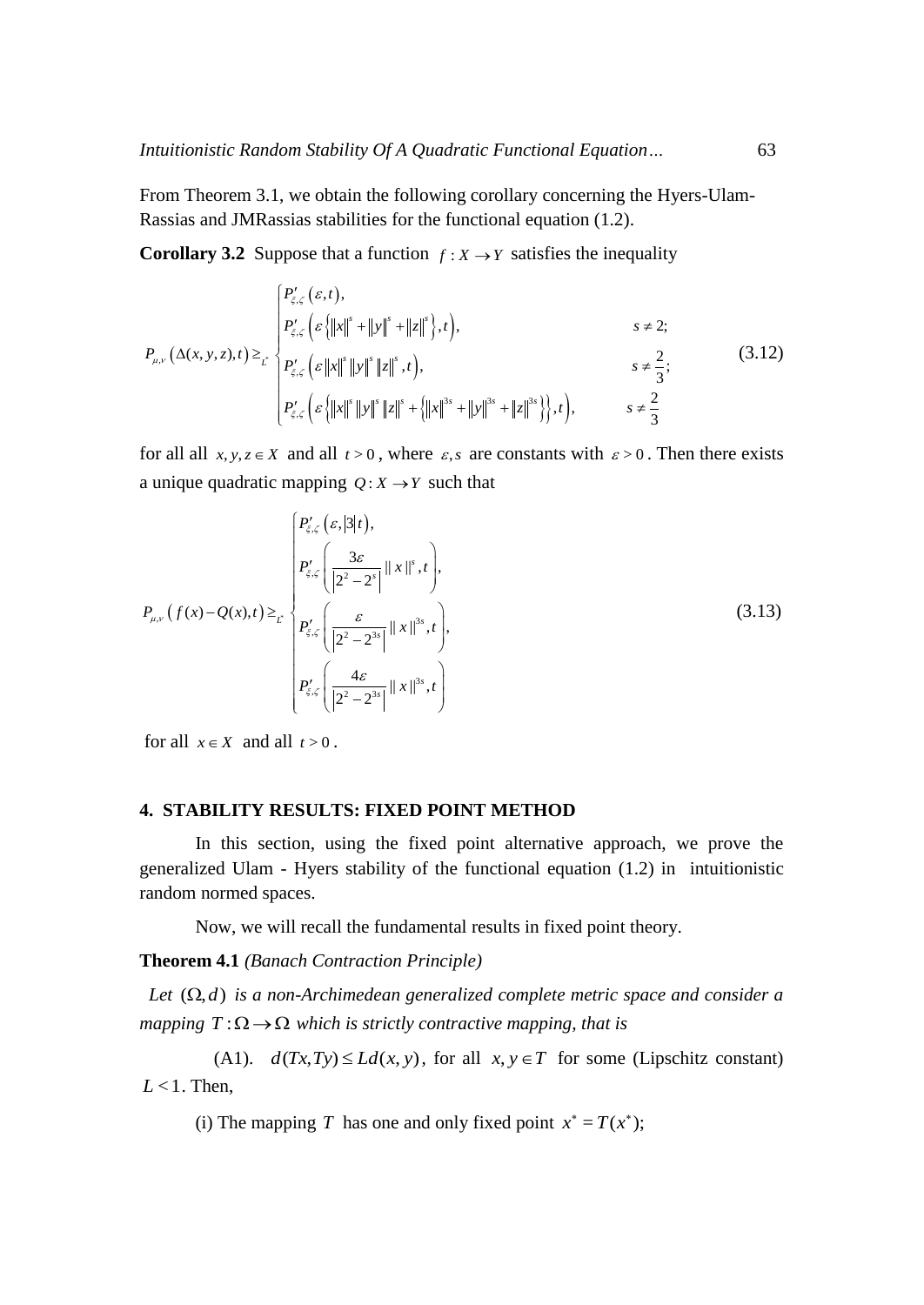(ii) The fixed point for each given element  $x^*$  is globally attractive, that is

(A2).  $\lim_{n\to\infty} T^n x = x^*$ ,  $\lim_{n\to\infty}T^n x = x$  $T^n x = x^*$ , for any starting point  $x \in \Omega$ ;

(iii) One has the following estimation inequalities:

(A3). 
$$
d(T^n x, x^*) \le \frac{1}{1-L} d(T^n x, T^{n+1} x), \forall n \ge 0, \forall x \in \Omega;
$$
  
(A4).  $d(x, x^*) \le \frac{1}{1-L} d(x, x^*), \forall x \in \Omega.$ 

**Theorem 4.2** *[13](The alternative of fixed point)* 

Suppose that for a complete generalized metric space  $(A,d)$  and a strictly *contractive mapping*  $T: A \rightarrow A$  *with Lipschitz constant L. Then, for each given*  $element \ x \in A$ , *either* 

$$
(B1) \t d(T^n x, T^{n+1} x) = \infty \quad \forall \; n \ge 0,
$$

or

( $B2$ ) there exists a natural number  $n_0$  such that:

- (*i*)  $d(T^n x, T^{n+1} x) < \infty$  for all  $n \ge n_0$ ;
- (*ii*) The sequence  $(T^n x)$  is convergent to a fixed point y<sup>\*</sup> of T
- (*iii*)  $y^*$  is the unique fixed point of T in the set  $Y = \{ y \in A : d(T^{n_0}x, y) < \infty \};$

(*iv*) 
$$
d(y^*, y) \le \frac{1}{1-L} d(y, Ty)
$$
 for all  $y \in Y$ .

Using above fixed point theorems to prove the stability results, we define the

following constant 
$$
\delta_i = \begin{cases} 2 & \text{if } i = 0, \\ \frac{1}{2} & \text{if } i = 1 \end{cases}
$$

and  $\Omega$  is the set such that

$$
\Omega = \{g \mid g : X \to Y, g(0) = 0\}.
$$

**Theorem 4.3.** Let  $f: X \to Y$  be a mapping for which there exist a function  $\xi, \zeta : X^3 \to D^+$  with the condition

$$
T_{i=1}^{\infty} P'_{\xi,\zeta} \left( 2^{i+n} x, 2^{i+n} x, -2^{i+n} x, 2^{i-1+2n} t \right) = 1_{L^*}
$$
\n(4.1)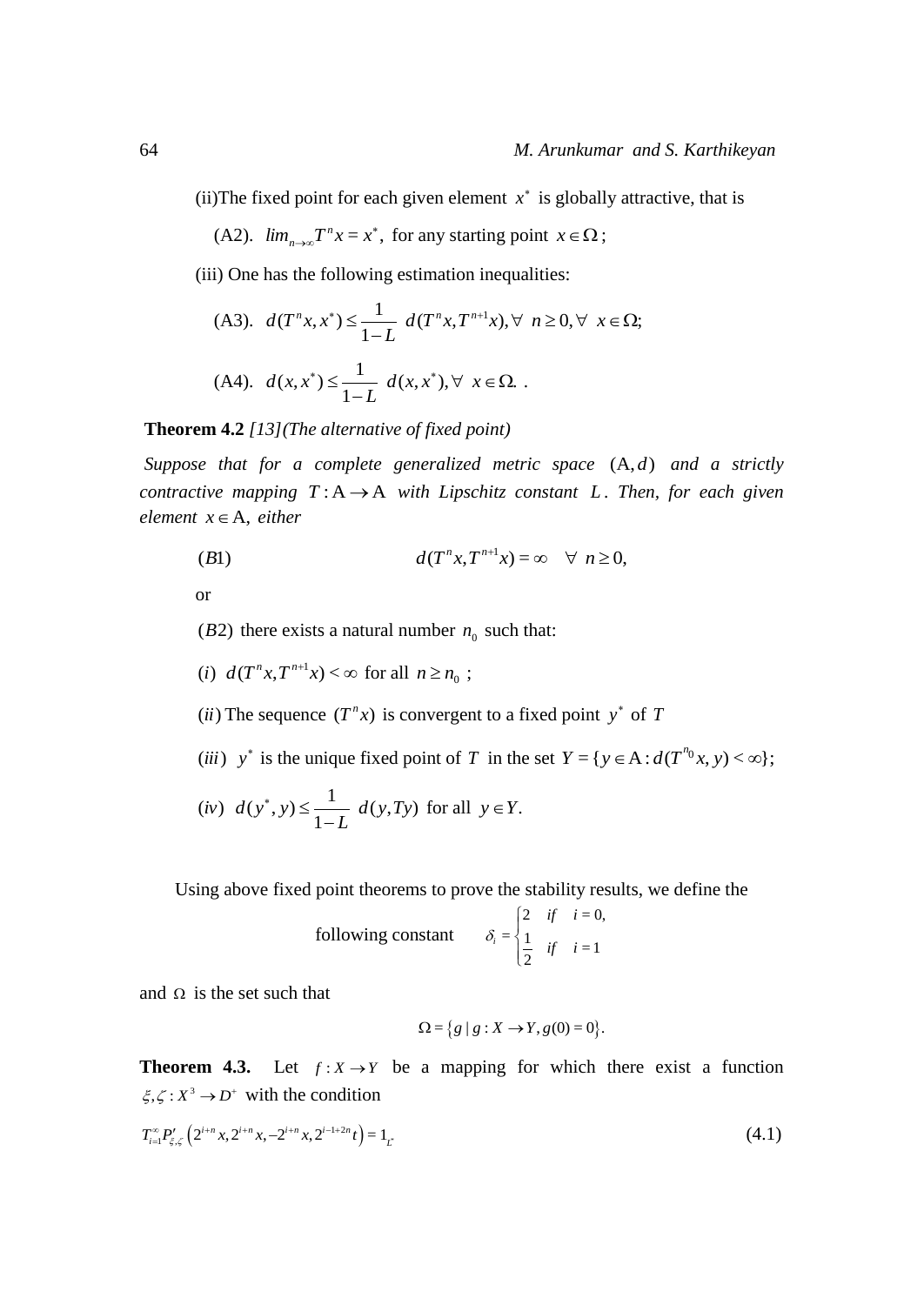*Intuitionistic Random Stability Of A Quadratic Functional Equation…* 65

and 
$$
\lim_{n \to \infty} P'_{\xi,\zeta} \left( 2^n x, 2^n x, -2^n x, 2^{2n} t \right) = 1_{L^*}
$$
 (4.2)

and satisfying the functional inequality  
\n
$$
P_{\mu,\nu}\left(\Delta(x,y,z),t\right) \geq_{\underline{t}} P'_{\xi,\zeta}\left(x,y,z,t\right), \ \forall \ x,y,z \in X, t > 0. \tag{4.3}
$$

If there exists *L* such that the function

$$
x \to \beta(x) = \frac{x}{2}, \frac{x}{2}, -\frac{x}{2}
$$
\n(4.4)

has the property

$$
P'_{\xi,\zeta}\left(\frac{L}{\delta_i^2}\beta(\delta_i x),r\right) = P'_{\xi,\zeta}\left(\beta(x),t\right), \quad \forall x \in X, t > 0,
$$
\n(4.5)

then there exists unique quadratic function  $Q: X \rightarrow Y$  satisfying the functional equation (1.2) and

equation (1.2) and  
\n
$$
P_{\mu,\nu}(f(x)-Q(x),t) \geq_{\mathcal{L}} P'_{\xi,\zeta} \left( \left( \frac{L^{1-i}}{1-L} \right) \beta(x),t \right), \ \forall \ x \in X, t > 0.
$$
\n(4.6)

*Proof.* Let *d* be a general metric on 
$$
\Omega
$$
, such that  
\n
$$
d(g,h) = \inf \{ K \in (0,\infty) \mid P_{\mu,\nu}(g(x)-h(x),t) \geq t \mid P'_{\xi,\zeta}(K\beta(x),t), x \in X, t > 0 \}.
$$

It is easy to see that  $(\Omega, d)$  is complete. Define  $\Gamma : \Omega \to \Omega$  by  $\Gamma g(x) = \frac{1}{s^2}$  $f(x) = \frac{1}{\delta_i^2} g(\delta_i x),$  $\Gamma g(x) = \frac{1}{\delta^2} g(\delta_i x)$ , for all

$$
x \in X \text{ . Now for all } g, h \in \Omega, \text{ we have}
$$
\n
$$
d(g, h) \le K \Rightarrow P_{\mu,\nu}(g(x) - h(x), t) \ge_{t^2} P'_{\xi,\zeta}(K\beta(x), t), x \in X,
$$
\n
$$
\Rightarrow P_{\mu,\nu}\left(\frac{1}{\delta_i^2}g(\delta_i x) - \frac{1}{\delta_i^2}h(\delta_i x), t\right) \ge_{t^2} P'_{\mu,\nu}(K\beta(\delta_i x), \delta_i^2 t), x \in X,
$$
\n
$$
\Rightarrow P_{\mu,\nu}\left(\frac{1}{\delta_i^2}g(\delta_i x) - \frac{1}{\delta_i^2}h(\delta_i x), t\right) \ge_{t^2} P'_{\mu,\nu}\left(\frac{K}{\delta_i^2}\gamma(\delta_i x), t\right), x \in X,
$$
\n
$$
\Rightarrow P_{\mu,\nu}(Tg(x) - Th(x), t) \ge_{t^2} P'_{\mu,\nu}(KL\beta(x), t), x \in X,
$$
\n
$$
\Rightarrow d(Tg, Th) \le LK.
$$
\n(4.7)

This gives  $d(Tg, Th) \le Ld(g,h)$ , for all  $g, h \in \Omega$ , i.e., T is a strictly contractive mapping

of 
$$
\Omega
$$
 with Lipschitz constant L. Replacing  $(x, y, z)$  by  $(x, x, -x)$  in (4.3), we get  
\n
$$
P_{\mu,\nu}\left(f(2x)-2^{2}f(x),t\right) \geq_{\mathcal{L}} P_{\xi,\zeta}'\left(x, x, -x, t\right), \quad \forall x \in X, t > 0. \tag{4.8}
$$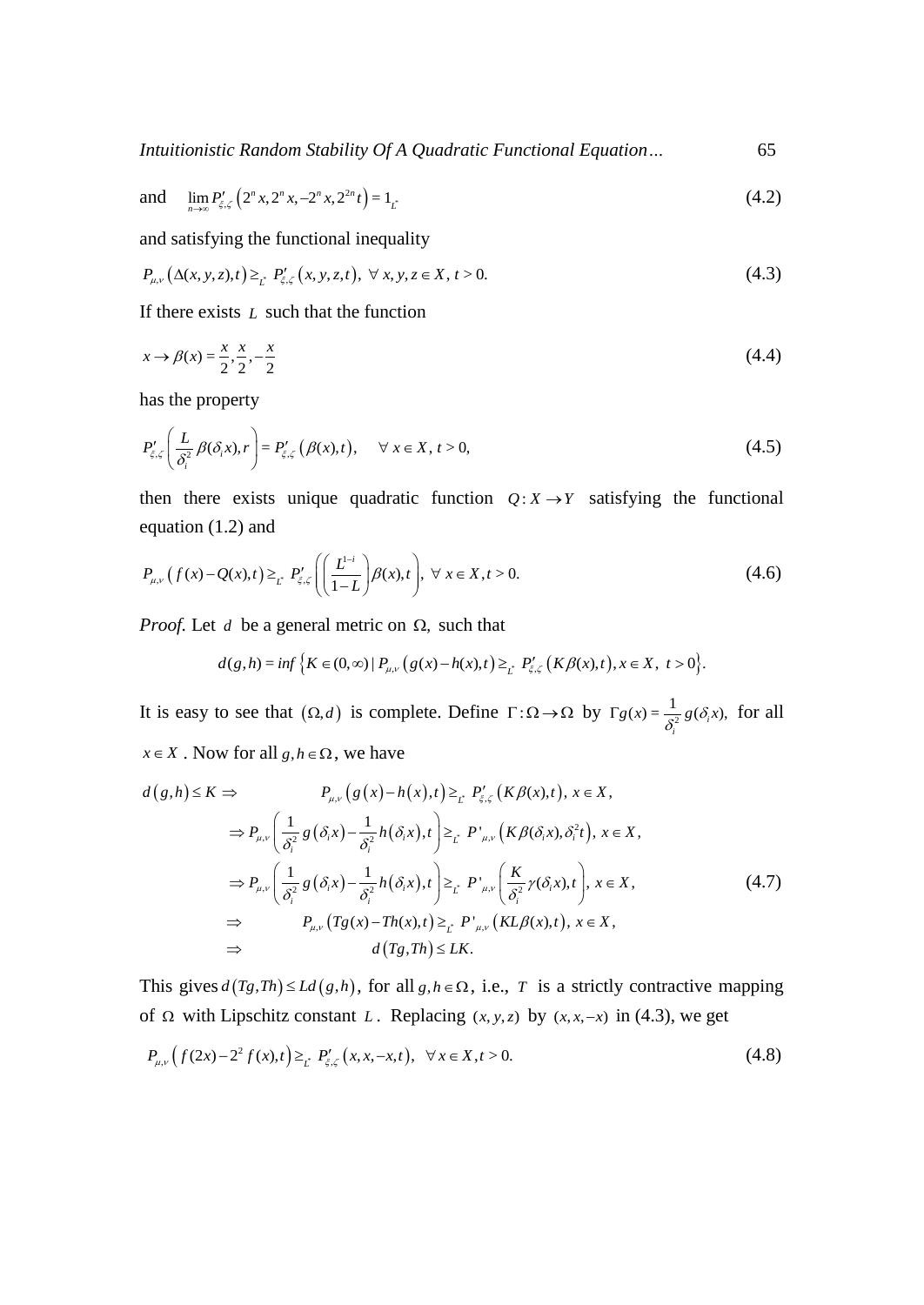Using  $(IFN3)$  in  $(4.5)$ , we arrive

Using 
$$
(IFN3)
$$
 in (4.5), we arrive  
\n
$$
P_{\mu,\nu}\left(\frac{f(2x)}{2^2} - f(x),t\right) \geq_{t} P'_{\xi,\zeta}\left(x,x,-x,2^2t\right), \ \forall \ x \in X, t > 0.
$$
\n(4.9)

With the help of (4.5), when 
$$
i = 0
$$
, it follows from (4.8), that  
\n
$$
P_{\mu,\nu}\left(\frac{f(2x)}{2^{2}} - f(x),t\right) \geq_{t} P'_{\xi,\zeta}\left(L\beta(x),t\right), \quad \forall x \in X, t > 0.
$$
\n
$$
\Rightarrow d\left(f,\Gamma f\right) \leq L = L^{1-i}.
$$
\n(4.10)

Replacing x by  $\frac{x}{2}$  $\frac{x}{5}$  in (4.8) and using (IRN3), we obtain

$$
P_{\mu,\nu}\left(f(x)-2^{2}f\left(\frac{x}{2}\right),t\right) \geq_{\mathcal{L}} P'_{\xi,\zeta}\left(\frac{x}{2},\frac{x}{2},-\frac{x}{2},t\right), \ \forall x \in X, t > 0. \tag{4.11}
$$

With the help of (4.5), when 
$$
i = 1
$$
, it follows from (4.11), that  
\n
$$
P_{\mu,\nu}\left(f(x)-2^2 f\left(\frac{x}{2}\right),t\right) \geq t P'_{\xi,\zeta}\left(\beta(x),t\right), \quad \forall x \in X, t > 0.
$$
\n
$$
\Rightarrow d\left(\Gamma f, f\right) \leq 1 = L^0 = L^{1-i}.
$$
\n(4.12)

Then from (4.10) and (4.12), we can conclude

$$
d(f,\Gamma f)\leq L^{1-i}<\infty.
$$

Now from the fixed point alternative in both cases, it follows that there exists a fixed point  $Q$  of  $\Gamma$  in  $\Omega$  such that

$$
\lim_{n \to \infty} P_{\mu,\nu} \left( \frac{1}{\delta_i^{2n}} f(\delta_i^n x) - Q(x), t \right) \to 1_{L^*,} \qquad \forall x \in X, t > 0.
$$
\n(4.13)

Replacing 
$$
(x, y, z)
$$
 by  $(\delta_i^n x, \delta_i^n y, \delta_i^n z)$  in (4.3), we arrive  
\n
$$
P_{\mu,\nu}\left(\delta_i^{2n}\Delta(\delta_i^n x, \delta_i^n y, \delta_i^n z), r\right) \geq_{\stackrel{\circ}{L}} P'_{\xi,\zeta}\left(\delta_i^n x, \delta_i^n y, \delta_i^n z, \delta_i^{2n} t\right), \quad \forall x, y, z \in X, t > 0.
$$
\n(4.14)

By proceeding the same procedure as in the Theorem 3.1, we can prove the function,  $Q: X \rightarrow Y$  satisfies the functional equation (1.2). By fixed point alternative, since Q is unique fixed point of  $\Gamma$  in the set

$$
\Delta = \{ f \in \Omega \mid d(f, Q) < \infty \},
$$

such that

such that  

$$
P_{\mu,\nu}(f(x)-Q(x),t) \geq_{\underline{r}} P'_{\xi,\zeta}(K\beta(x),t), \ \forall x \in X, t > 0.
$$
 (4.15)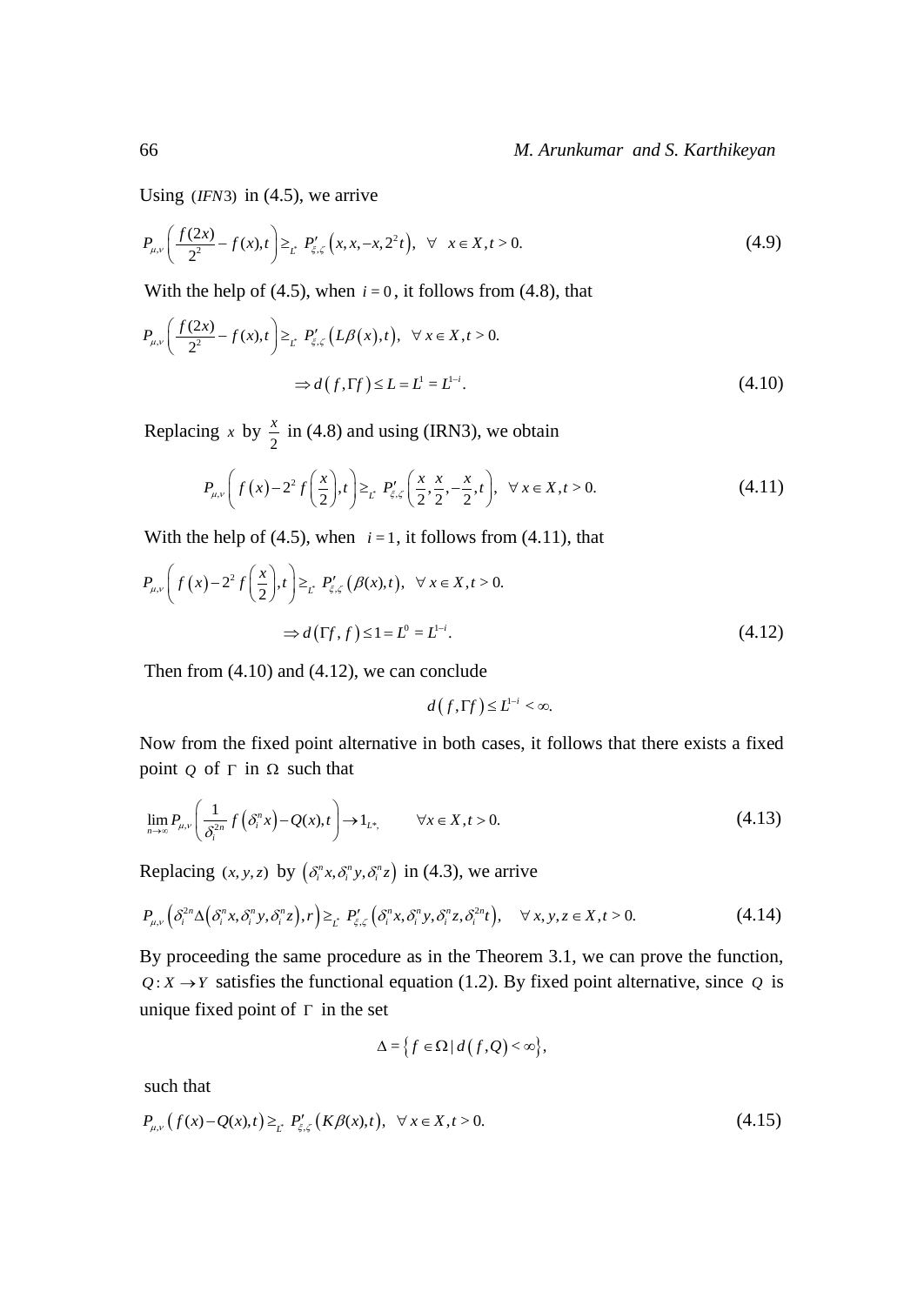Again using the fixed point alternative, we obtain

$$
d(f,Q) \leq \frac{1}{1-L} d(f,\Gamma f) \qquad \Rightarrow d(f,Q) \leq \frac{L^{1-i}}{1-L}.
$$

Hence, we have

Hence, we have  
\n
$$
P_{\mu,\nu}(f(x) - Q(x),t) \geq_{\nu} P'_{\xi,\zeta} \left( \left( \frac{L^{1-i}}{1-L} \right) \beta(x),t \right), \ \forall \ x \in X, t > 0.
$$
\n(4.16)

This completes the proof of the theorem.

From Theorem 4.3, we obtain the following corollary concerning the stability for the functional equation (1.2).

Corollary 4.4 Suppose that a function 
$$
f: X \to Y
$$
 satisfies the inequality\n
$$
\begin{cases}\nP'_{\xi,\zeta}(\varepsilon,t), \\
P'_{\xi,\zeta}(\varepsilon\{|x\|^s + \|y\|^s + \|z\|^s),t), \\
P'_{\xi,\zeta}(\varepsilon\{|x\|^s \|y\|^s \|z\|^s,t),\n\end{cases}\n s \neq 2;\n
$$
P_{\mu,\nu}(\Delta(x,y,z),t) \geq t \begin{cases}\nP'_{\xi,\zeta}(\varepsilon\|x\|^s \|y\|^s \|z\|^s,t), \\
P'_{\xi,\zeta}(\varepsilon\{|x\|^s \|y\|^s \|z\|^s + \|y\|^s + \|z\|^s)\},t), \n\end{cases}\n s \neq \frac{2}{3};\n \tag{4.17}
$$
$$

for all all  $x, y, z \in X$  and all  $t > 0$ , where  $\varepsilon$ , *s* are constants with  $\varepsilon > 0$ . Then there exists a unique quadratic mapping  $Q: X \rightarrow Y$  such that

$$
P_{\mu,\nu}(f(x)-Q(x),t) \geq \sum_{t} \left\{ P_{\xi,\zeta}^{\prime}\left(\frac{3\varepsilon}{|2^{2}-2^{s}|}||x||^{s},t\right), \right\}
$$
\n
$$
P_{\mu,\nu}(f(x)-Q(x),t) \geq \sum_{t} \left\{ P_{\xi,\zeta}^{\prime}\left(\frac{\varepsilon}{|2^{2}-2^{3s}|}||x||^{3s},t\right), \right\}
$$
\n
$$
P_{\xi,\zeta}^{\prime}\left(\frac{4\varepsilon}{|2^{2}-2^{3s}|}||x||^{3s},t\right) \right\}
$$
\n(4.18)

for all  $x \in X$  and all  $t > 0$ .

## **REFERENCES**

[1] Abasalt Bodaghi and Sang Og Kim, Approximation on the quadratic reciprocal functional equation, Journal of Function Spaces, [http://dx.doi.org/10.1155/2014/532463.](http://dx.doi.org/10.1155/2014/532463)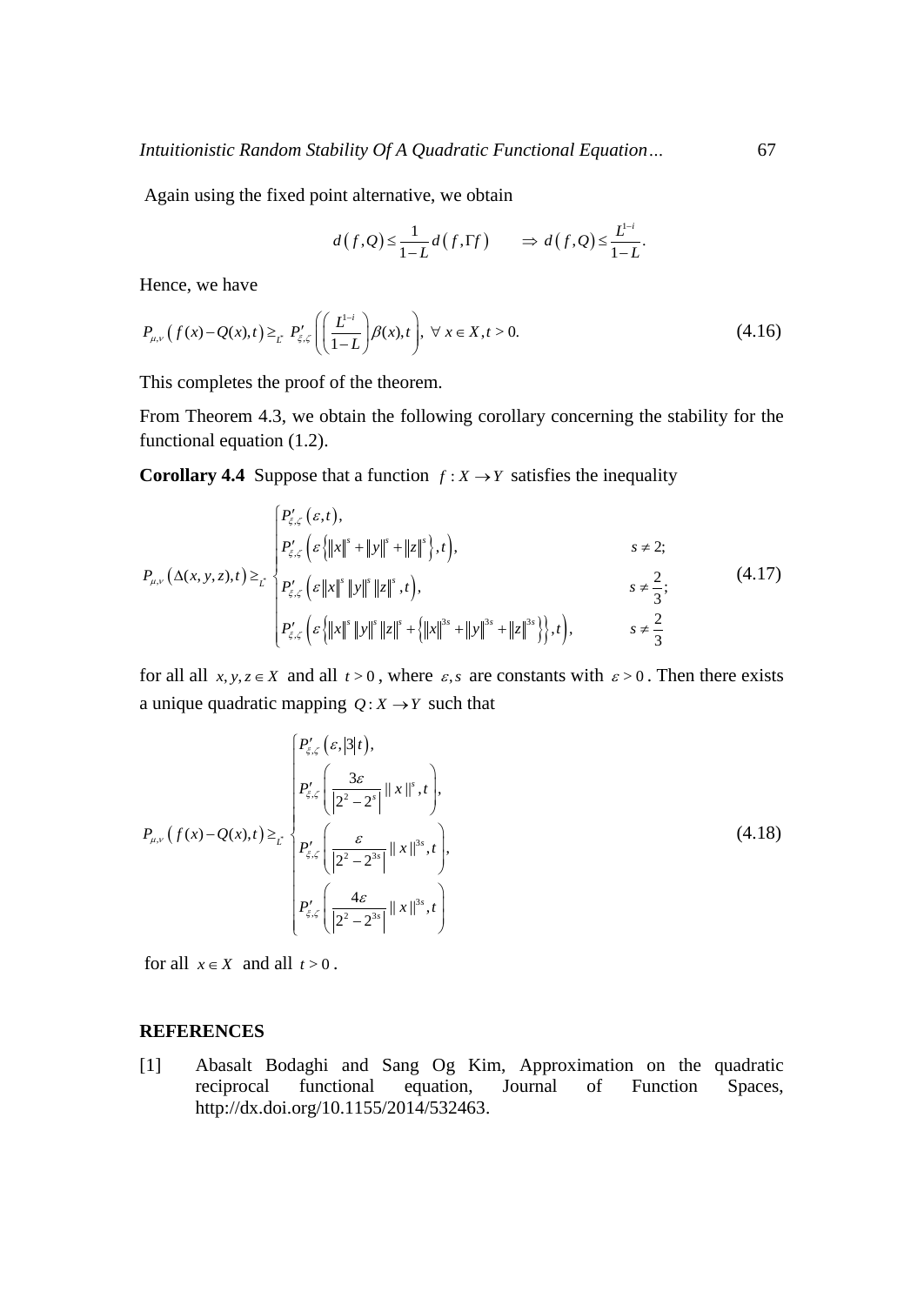- [2] J. Aczel and J. Dhombres, Functional Equations in Several Variables, Cambridge Univ, Press, 1989.
- [3] T. Aoki, On the stability of the linear transformation in Banach spaces, J. Math. Soc. Japan, 2 (1950), 64-66.
- [4] M. Arunkumar and S. Karthikeyan, Solution and Intuitionistic Fuzzy Stability of n-Dimensional Quadratic Functional Equation: Direct and Fixed Point Methods, Int. J. of Advanced Mathematical Sciences, 2 (1) (2014), 21-33.
- [5] M. Arunkumar and S. Karthikeyan, Solution and stability of a reciprocal functional equaton originating from n-consecutive terms of a harmonic progression: Direct and \_xed Point methods, Int. J. of Information Science and Intelligent System, 3(1) (2014), 151-168.
- [6] M. Arunkumar, S. Karthikeyan and S. Ramamoorthi, Generalized Ulam-Hyers stability of n-dimensional cubic functional equation in FNS and RNS: various methods, Middle-East J of Scienti\_c Research, 24 (S2) (2016), 386-404.
- [7] M. Arunkumar, John M. Rassias and S. Karthikeyan, Stability of a Leibniz type additive and quadratic functional equation in intuitionistic fuzzy normed spaces, Advances in theoretical and applied mathematics, 11 (2016), No.2, 145-169.
- [8] K.T. Atanassov, Intuitionistic fuzzy sets, Fuzzy Sets and Systems, 20 (1986), 87-96.
- [9] T. Bag and S.K. Samanta, Finite dimensional fuzzy normed linear spaces, J. Fuzzy Math. 11 (3) (2003), 687-705.
- [10] T. Bag and S.K. Samanta, Fuzzy bounded linear operators, Fuzzy Sets and Systems, 151 (2005) 513-547.
- [11] L. C adariu and V. Radu, Fixed points and the stability of Jensen's functional equation, J. Inequal. Pure Appl. Math., 4 (2003), no. 1, Article 4, 7 pp. (electronic).
- [12] L. C\_adariu and V. Radu, Fixed point methods for the generalized stability of functional equations in a single variable, Fixed Point Theory and Applications, 2008, Article ID 749392, (2008), 15 pages.
- [13] L.C\_adariu V. Radu, A generalized point method for the stability of Cauchy functional equation, In Functional Equations in Mathematical Analysis, Th. M. Rassias, J. Brzdek (Eds.), Series Springer Optimization and Its Applications, 52, 2011.
- [14] L. C\_adariu and V. Radu, On the stability of the Cauchy functional equation: a \_xed point approach, in Iteration theory (ECIT '02), 43{52, Grazer Math. Ber., 346, Karl-Franzens-Univ. Graz, Graz.
- [15] S.S. Chang, Y. Cho, Y. Kang, Nonlinear Operator Theory in Probabilistic Metric Spaces, Nova Science Publishers Inc., New York (2001).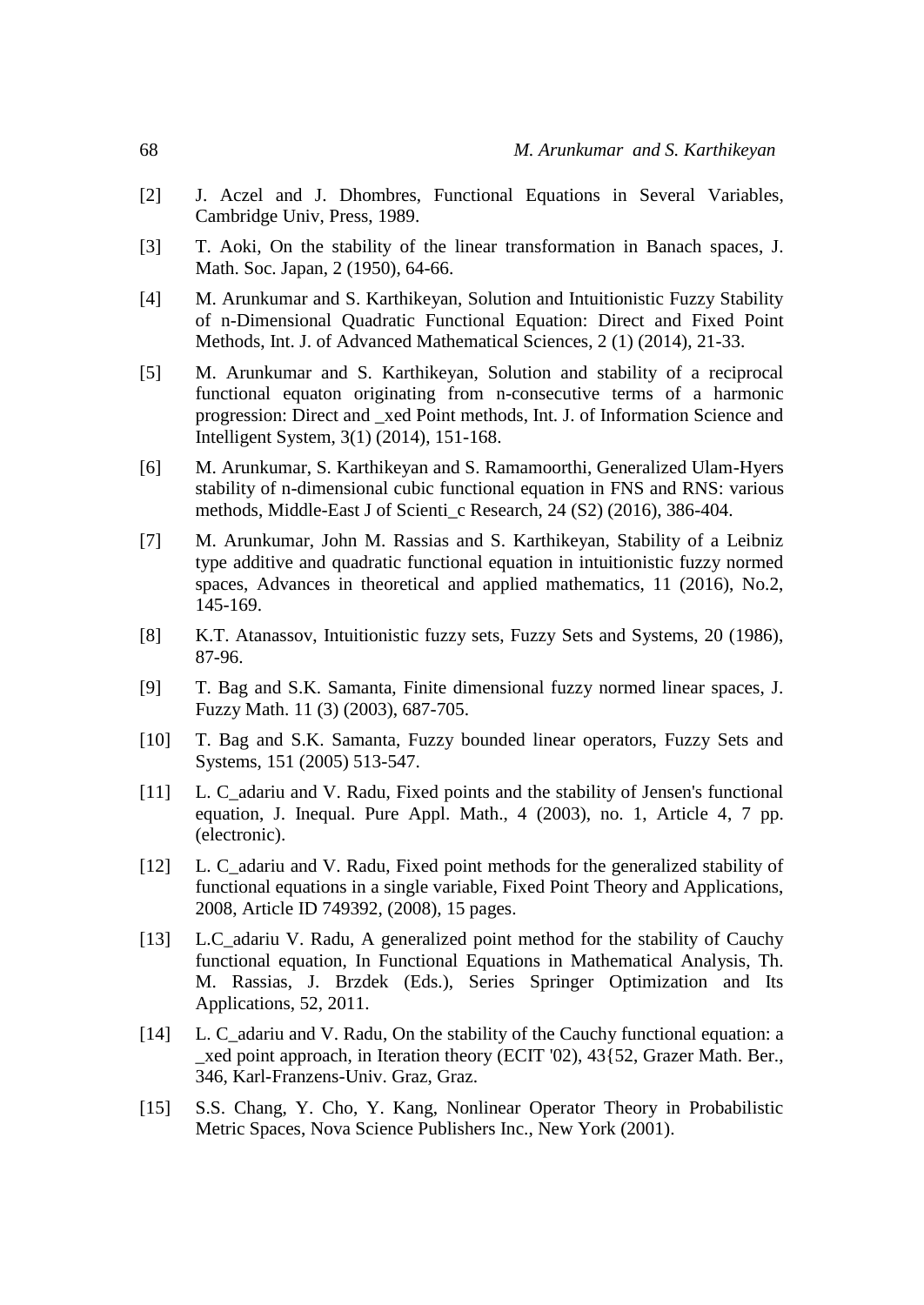- [16] S.S. Chang, J.M. Rassias, R. Saadati, The stability of the cubic functional equation in intuitionistic random normed spaces, Appl Math Mech. 31, 2126 (2010).
- [17] S.C. Cheng and J.N. Mordeson, Fuzzy linear operator and fuzzy normed linear spaces, Bull. Calcutta Math. Soc., 86 (1994), 429-436.
- [18] S.Czerwik, On the stability of the quadratic mappings in normed spaces, Abh.Math.Sem.Univ Hamburg., 62 (1992), 59-64.
- [19] S. Czerwik, Functional Equations and Inequalities in Several Variables, World Scienti\_c, River Edge, NJ, 2002.
- [20] G. Deschrijver and E.E. Kerre, On the relationship between some extensions of fuzzy set theory, Fuzzy Sets and Systems, 23 (2003), 227-235.
- [21] P. Gavruta, A generalization of the Hyers-Ulam-Rassias stability of approximately additive mappings, J. Math. Anal. Appl., 184 (1994), 431-436.
- [22] O. Hadzic, E. Pap, Fixed Point Theory in PM-Spaces, Kluwer Academic, Dordrecht (2001).
- [23] K. Hensel, Uber eine neue Begrundung der Theorie der algebraischen Zahlen, Jahres Deutsch Math Verein.,6 (1897), 83-88.
- [24] D.H. Hyers, On the stability of the linear functional equation, Proc.Nat. Acad.Sci.,U.S.A., 27 (1941) 222-224.
- [25] S.M. Jung, Hyers-Ulam-Rassias Stability of Functional Equations in Mathematical Analysis, Hadronic Press, Palm Harbor, 2001.
- [26] Pl. Kannappan, Functional Equations and Inequalities with Applications, Springer Monographs in Mathematics, 2009.
- [27] A.K. Katsaras, Fuzzy topological vector spaces II, Fuzzy Sets and Systems, 12 (1984), 143-154.
- [28] I. Kramosil and J. Michalek, Fuzzy metric and statistical metric spaces, Kybernetica, 11 (1975), 326-334.
- [29] S. Kutukcu, A. Tuna, A.T. Yakut, Generalized contraction mapping principle in intuitionistic Menger spaces and application to di\_erential equations, Appl Math Mech., 28 (2007), 799-809. doi:10.1007/s10483-007-0610-z.
- [30] B. Margolis and J. B. Diaz, A \_xed point theorem of the alternative for contractions on a generalized complete metric space, Bull. Amer. Math. Soc., Vol.126 (1968), no.74, 305-309.
- [31] D. Mihet, V. Radu On the stability of the additive Cauchy functional equation in random normed spaces,J Math Anal Appl., 343 (2008), 567-572.
- [32] A.K. Mirmostafaee and M.S. Moslehian, Fuzzy versions of Hyers-Ulam-Rassias theorem, Fuzzy Sets and Systems, Vol. 159 (2008), no.6, 720-729.